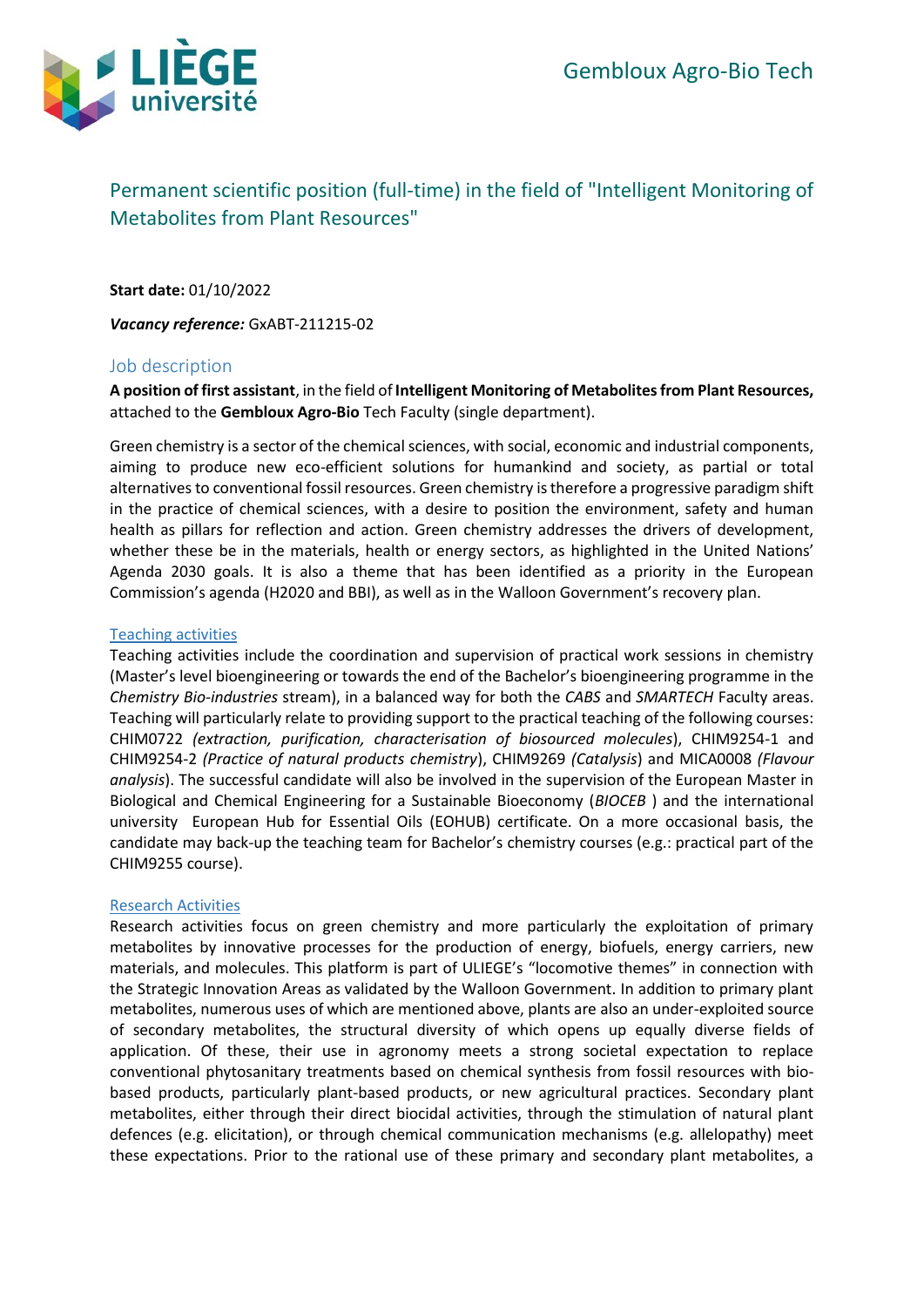detailed characterisation of the plant resource is essential. This is the context for this permanent scientific position.

The successful candidate will be expected to carry out specific innovative research aimed at developing intelligent monitoring of metabolites in the broad sense (whether primary or secondary) contained in plant resources in relation to the above-mentioned non-food applications.

# Services to the Community

Community activities include facilitating the scientific aspects associated with setting up a collaborative, unique and synergistic facility to enable the characterisation and monitoring of molecules contained in plant resources with a view to their subsequent use by various teams associated with the *FoodIsLife, AgricultureIsLife* and *ForestIsLife* Research and Teaching Support Units (CAREs). This support structure will be integrated into the infrastructure of the *TERRA* Research Unit. The successful candidate will also be involved at the faculty level in activities to promote courses to secondary school pupils and Bachelor's students looking to study for a Master's degree at Gembloux Agro-Bio Tech (secondary schools, student fairs, open days, etc.).

Other community service activities will be determined in consultation with senior staff.

# Qualifications required / profile

- Must hold a first degree in agronomic engineering (or chemistry and bioindustries, or be a bioengineer), a Master's in chemical sciences, or an equivalent university Master's degree, and should also hold a research Doctorate with experience in the relevant area;
- Must demonstrate recognised scientific experience, both in the field and through publications at international level in the relevant field;
- Must be open-minded to the international world (having completed a scientific stay abroad of at least six months is an advantage);
- Must be a good teacher (teaching experience is an advantage);
- Must demonstrate the ability to work on interdisciplinary themes;
- Must be able to work independently and within a team, using pooled human and material resources within the GxABT facilities, and must have excellent organisational and coordination skills;
- Must be available for a variety of different roles relating to services to the community and public education;
- Master French and English (including writing);
- Must be available for missions abroad;
- Must subscribe to the general quality objectives developed by the University and the faculty;
- Upon appointment, the post holder must sign an agreement on the ownership of any research results.

# Selection procedure

An ad hoc Faculty committee will select the candidates to be interviewed, giving reasons for its decisions in the light of the call for applications and the candidates' qualifications and merits. It will then interview the candidates. The committee will submit to the Faculty Council its reasoned proposal for appointment on the basis of the evaluation of the applications and the interviews.

On the basis of the information communicated by the committee and the comparison of the respective publications and merits of the candidates, the Faculty Council shall adopt a reasoned proposal for the appointment or closure of the post, which it transmits to the decision-making bodies of the University of Liège.